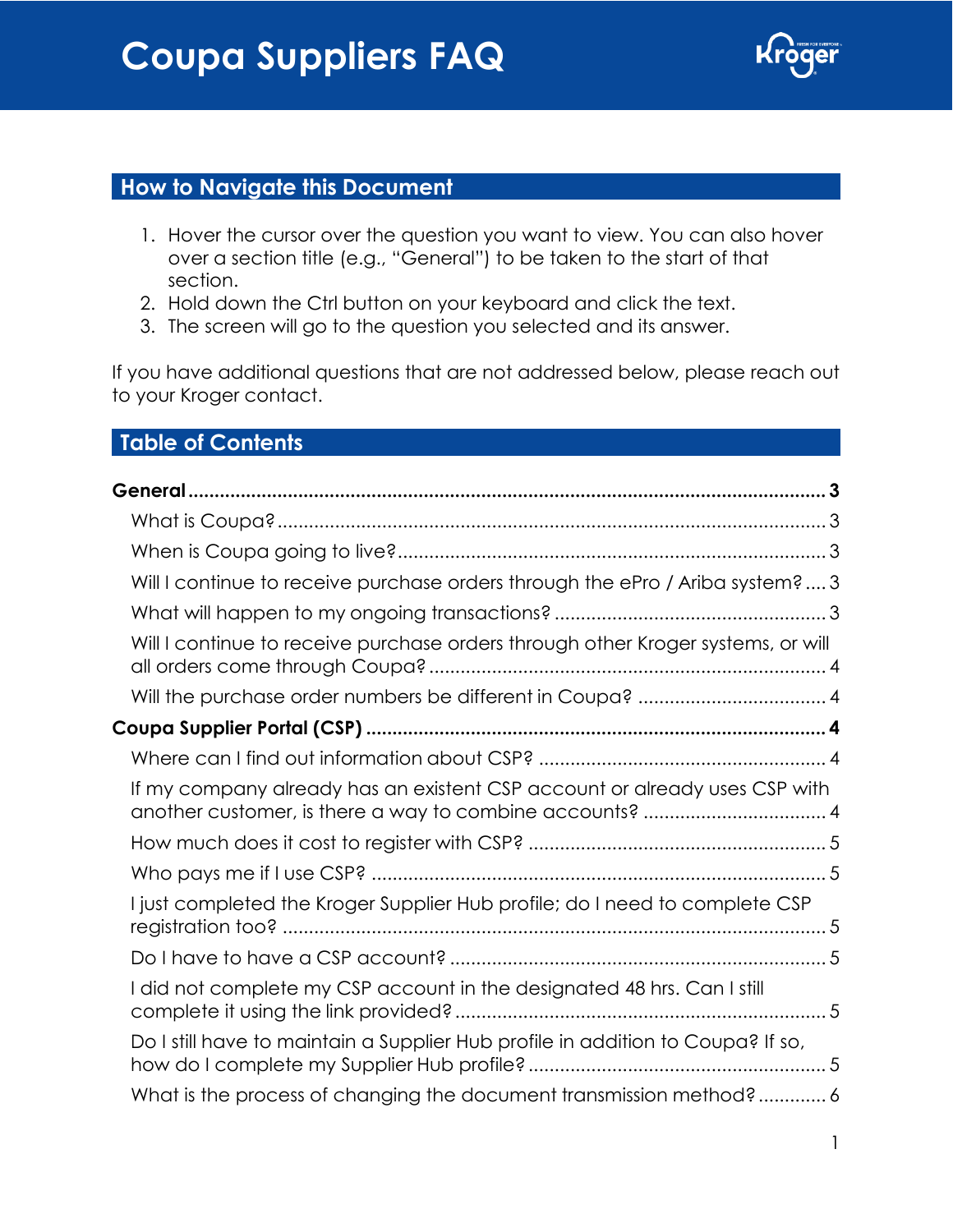

| I have received a purchase order from ePro/Ariba and the invoice is not yet<br>created. Can I invoice against the ePro/Ariba PO after January 2021?  6 |  |
|--------------------------------------------------------------------------------------------------------------------------------------------------------|--|
| Will there be any changes in invoicing and payment processes after the                                                                                 |  |
|                                                                                                                                                        |  |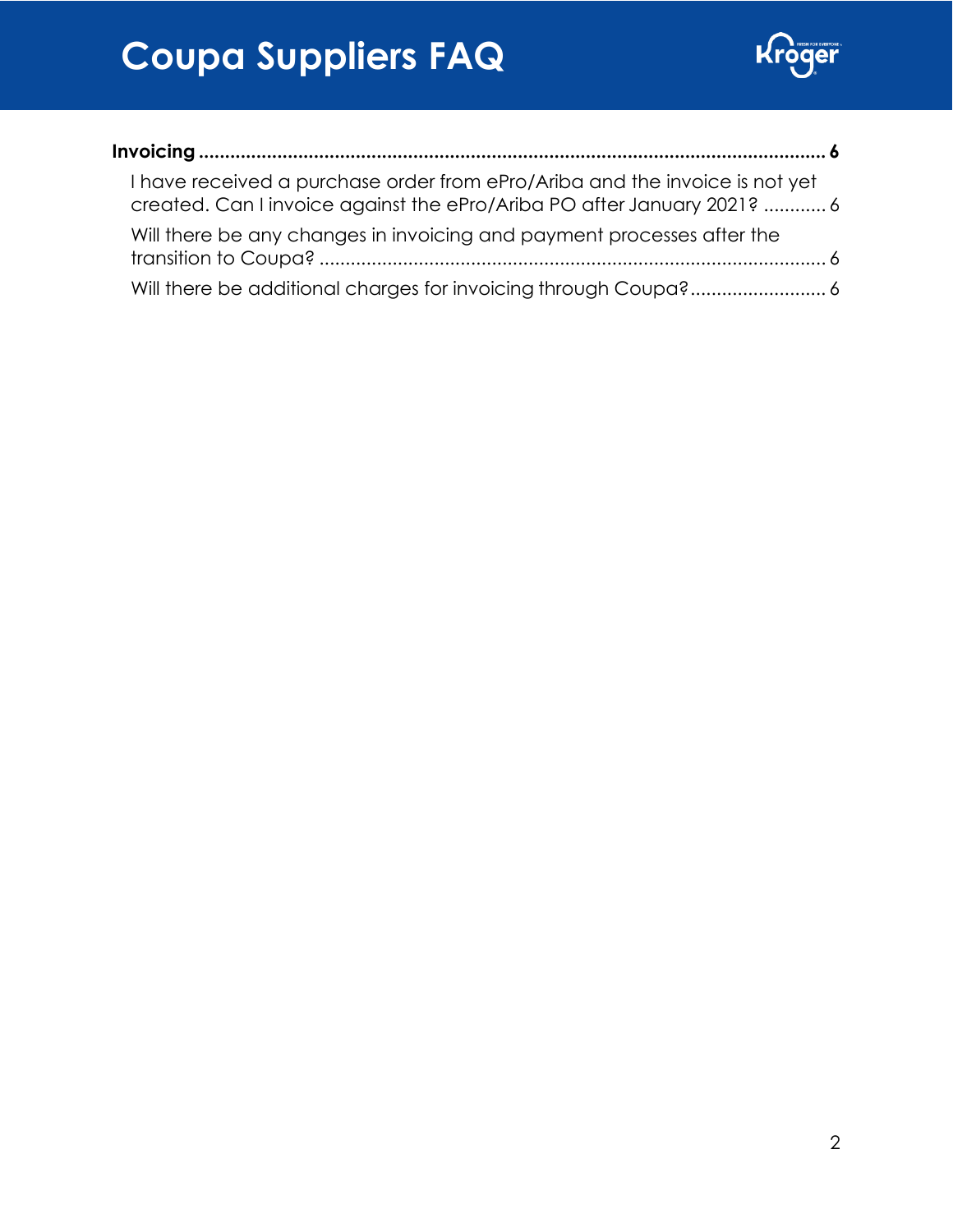

# <span id="page-2-0"></span>**General**

### <span id="page-2-1"></span>**What is Coupa?**

Coupa is the leading (#1 Gartner and Forrester) cloud-based, spend management platform that unifies the procure-to-pay business process across a company. Coupa brings e-commerce shopping ease to procurement management processes. For more information on Coupa, please visit their website at [https://www.coupa.com/.](https://www.coupa.com/)

#### <span id="page-2-2"></span>**When is Coupa going to live?**

The Coupa system will be live for Kroger suppliers starting on January 11, 2021 and will continue its deployment with the remaining suppliers by February 15, 2021. Most suppliers will begin receiving purchase orders through Coupa starting January 2021.

#### <span id="page-2-3"></span>**Will I continue to receive purchase orders through the ePro / Ariba system?**

Coupa will eventually replace ePro / Ariba and the Coupa Supplier Portal will directly replace the Ariba Network.

*Early 2021:* All suppliers are live on Coupa and must be registered in CSP. *All purchase orders will be received through Coupa and purchase orders will no*  **longer be received through ePro / Ariba.** However, suppliers should submit their invoices through both, Coupa or ePro / Ariba depending the system in which the purchase was received through.

ePro / Ariba is expected to be fully decommissioned at March 27, 2021.

#### <span id="page-2-4"></span>**What will happen to my ongoing transactions?**

The ongoing transactions will not be impacted by the transition to Coupa. As part of the transition from ePro/Ariba to Coupa, all open purchase orders and invoiced goods or services will continue its life cycle through the existing ePro/Ariba system.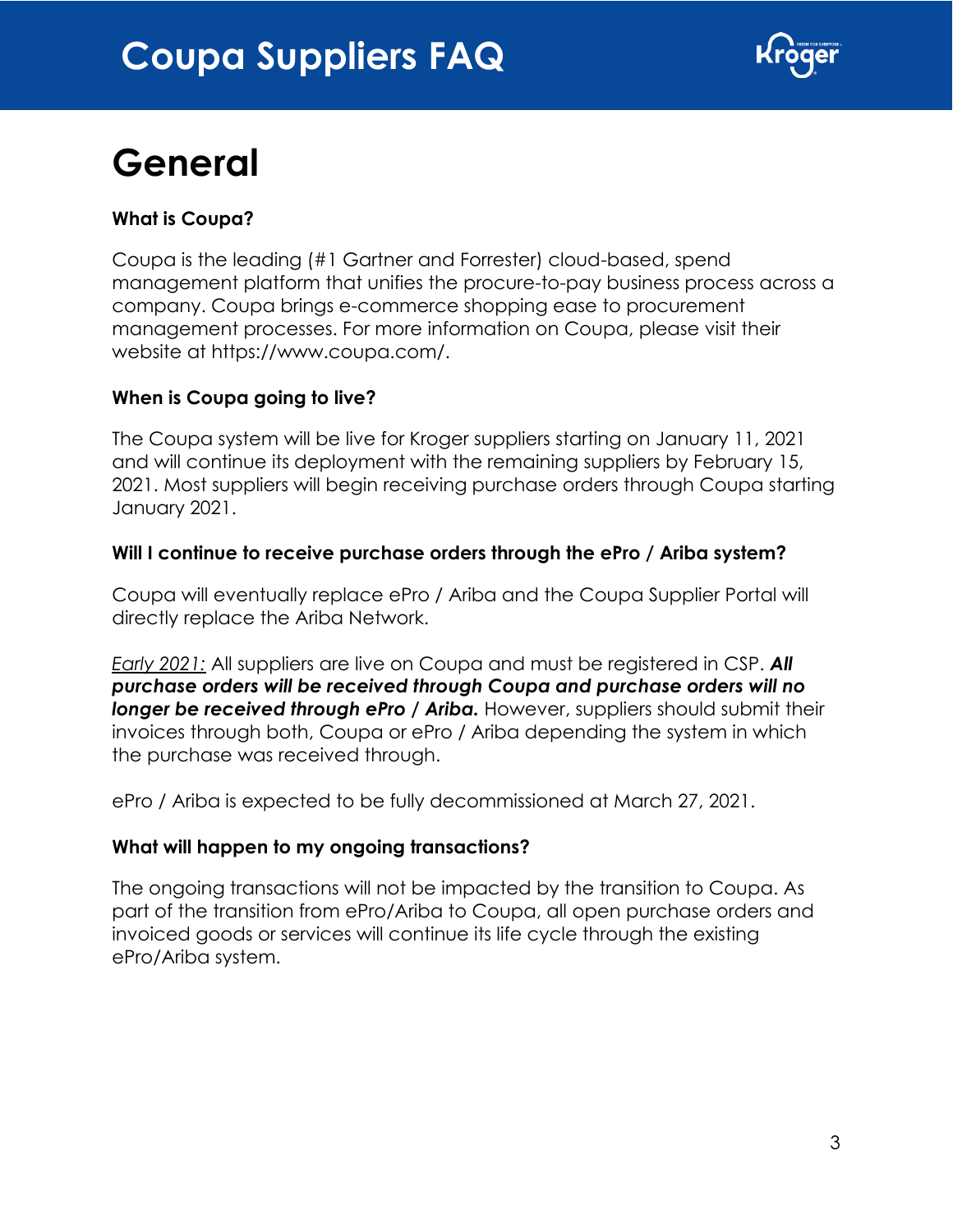

#### <span id="page-3-0"></span>**Will I continue to receive purchase orders through other Kroger systems, or will all orders come through Coupa?**

Only orders for your indirect items (goods not for resale) will come through Coupa *starting January 2021.* Manufacturing purchase orders and invoicing will continue as is. Capital specific items will continue to be purchased through ePro/Ariba until February 2021.

#### <span id="page-3-1"></span>**Will the purchase order numbers be different in Coupa?**

Coupa purchase orders will begin with "PO" as a prefix. ePro/Ariba purchase orders start with "DO" as a prefix.

### **Where should I go if I have questions about using Coupa and/or CSP?**

If you have questions about using Coupa and/or CSP, please email [coupasuppliergolivesupport@kroger.com](mailto:coupasuppliergolivesupport@kroger.com) or visit the [Coupa Success Portal.](https://success.coupa.com/Suppliers)

## <span id="page-3-2"></span>**Coupa Supplier Portal (CSP)**

#### <span id="page-3-3"></span>**Where can I find out information about CSP?**

Please refer to the following link for more information regarding CSP: [https://success.coupa.com/Suppliers/For\\_Suppliers/Coupa\\_Supplier\\_Portal.](https://success.coupa.com/Suppliers/For_Suppliers/Coupa_Supplier_Portal) This provides a variety of written references and video demonstration on CSP topics (e.g., how to maintain your catalogs through CSP, etc.)

The CSP is a free online portal that provides suppliers one location to centrally manage their Kroger catalogs, as well as their POs and Invoice activity with Kroger.

The CSP will directly connect the registered suppliers to Kroger's Coupa platform, making catalog updates and document transfer immediately available for both the supplier and customer.

#### <span id="page-3-4"></span>**If my company already has an existent CSP account or already uses CSP with another customer, is there a way to combine accounts?**

You can merge your existing CSP accounts by following [these](https://success.coupa.com/Suppliers/For_Suppliers/Coupa_Supplier_Portal/Administer_the_CSP/03_Manage_Merge_Requests) step-by-step instructions.

If you provide us with the same admin email account as your CSP accounts for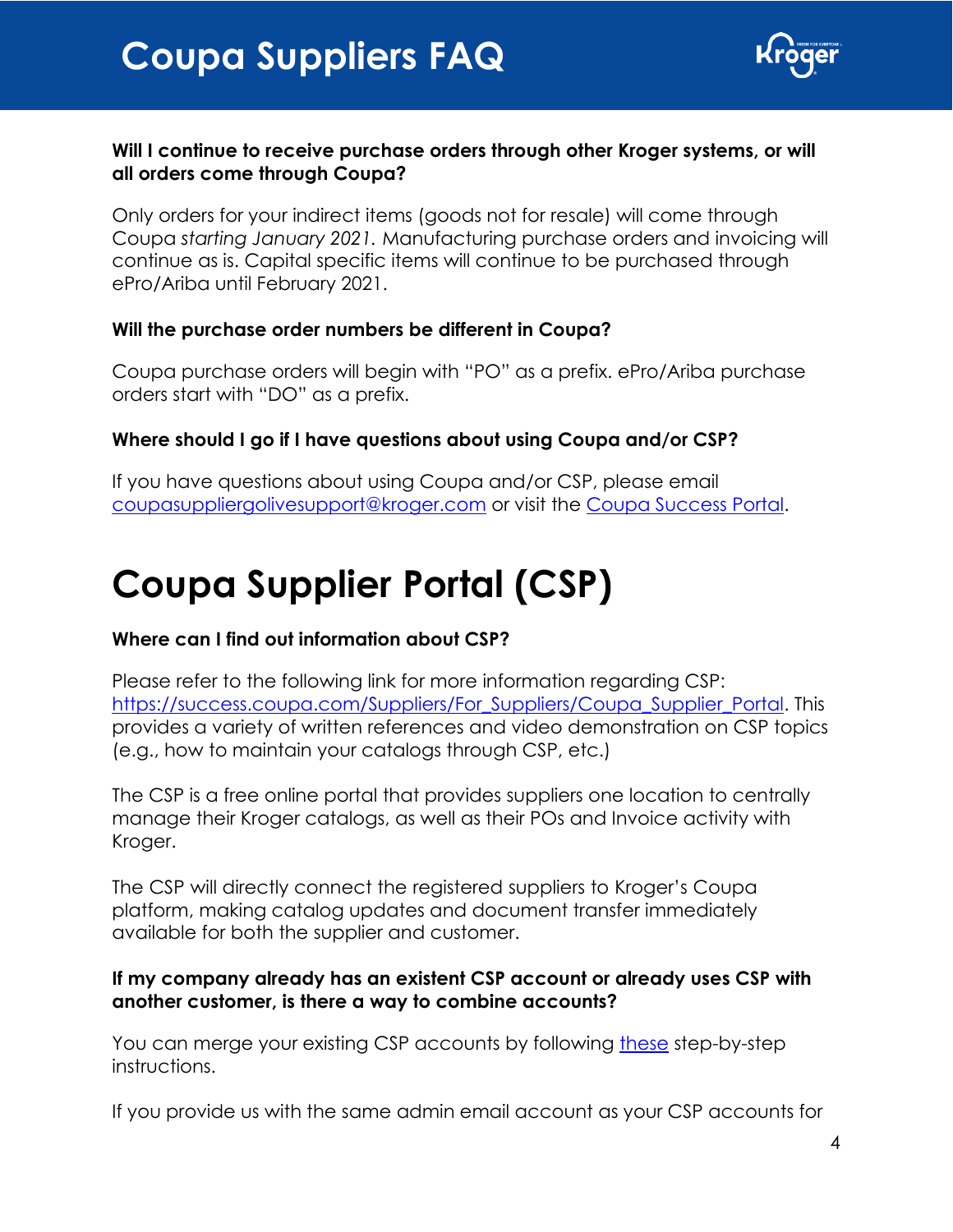

other customers, then your accounts will automatically merge when we send your CSP invitation. Within your account, there will be a drop-down option to flip between existing customers and Kroger.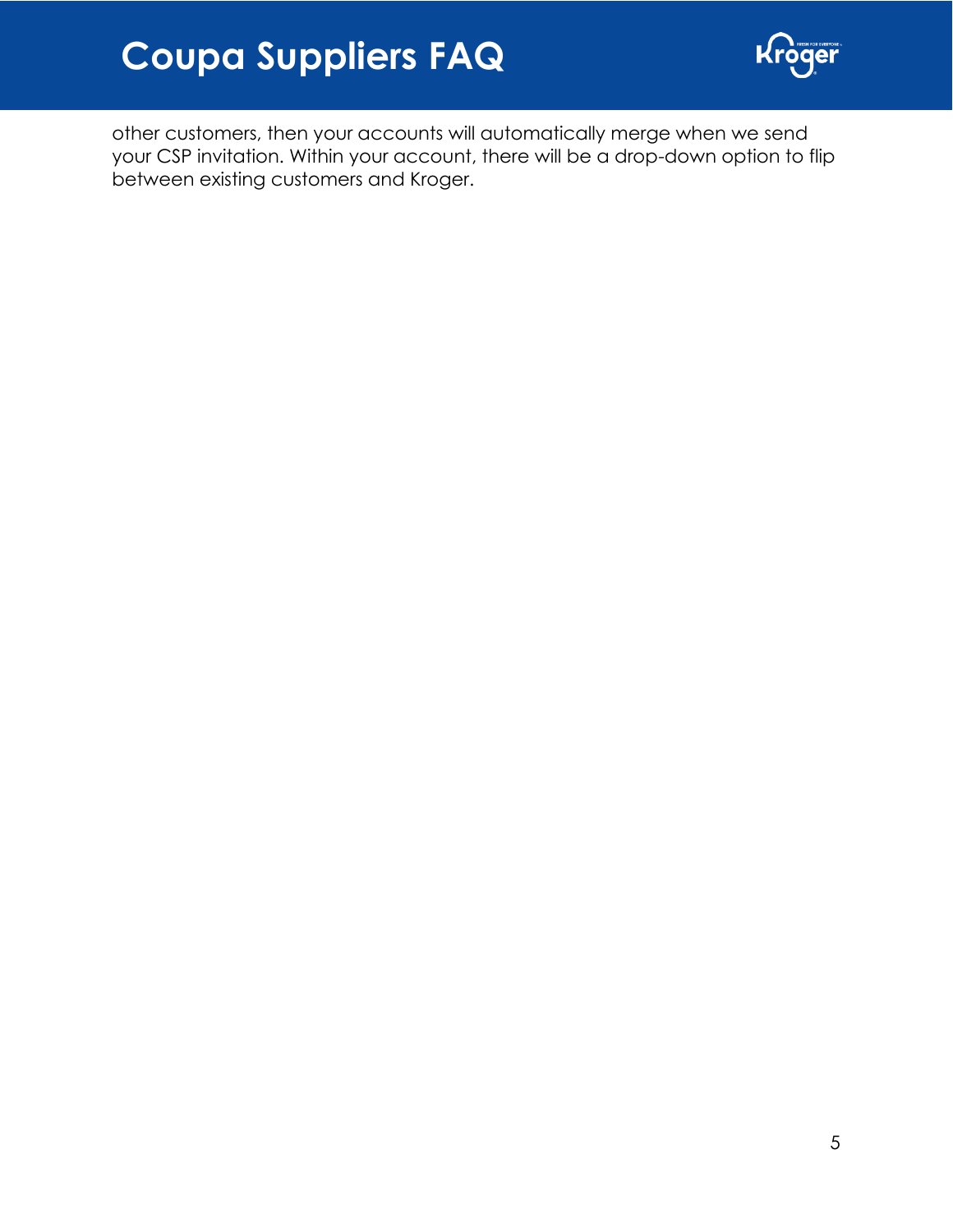

#### <span id="page-5-0"></span>**How much does it cost to register with CSP?**

There is no charge to use the Coupa Supplier Portal.

#### <span id="page-5-1"></span>**Who pays me if I use CSP?**

Kroger is still responsible for paying you directly. Coupa does not pay suppliers on behalf of its customers.

#### <span id="page-5-2"></span>**I just completed the Kroger Supplier Hub profile; do I need to complete CSP registration too?**

Yes, Kroger's Supplier Hub provides basic vendor level information to Coupa, but in order to transact with Kroger (Purchase Order and Invoice) you need to have a completed Coupa Supplier Portal profile.

#### <span id="page-5-3"></span>**Do I have to have a CSP account?**

Yes, a CSP account is required for you to be able to transact. You will be able to manage content and settings on a customer-by-customer basis, including viewing purchase orders, creating catalogs, sending invoices and advance ship notices (ASNs), checking the status of transactions, and more.

#### <span id="page-5-4"></span>**I did not complete my CSP account in the designated 48 hrs. Can I still complete it using the link provided?**

<span id="page-5-5"></span>Yes, if you received a CSP invite from Kroger, you have up to 30 days to complete your CSP profile with the provided link. You can expect the invite to come from [do\\_not\\_reply@supplier.coupahost.com.](mailto:do_not_reply@supplier.coupahost.com)

#### **Do I still have to maintain a Supplier Hub profile in addition to Coupa? If so, how do I complete my Supplier Hub profile?**

Beginning in April 2018, all vendors and suppliers are required to use Kroger's centralized vendor management system, Supplier Hub. For further information and questions on registering in Supplier Hub, please visit [https://www.thekrogerco.com/vendors-suppliers/supplier-hub/.](https://www.thekrogerco.com/vendors-suppliers/supplier-hub/)

Note, you will need to complete a profile in both Supplier Hub and Coupa (Coupa Supplier Portal) if you provide indirect items (goods not for resale) to Kroger. See below for further detail on registering in CSP.